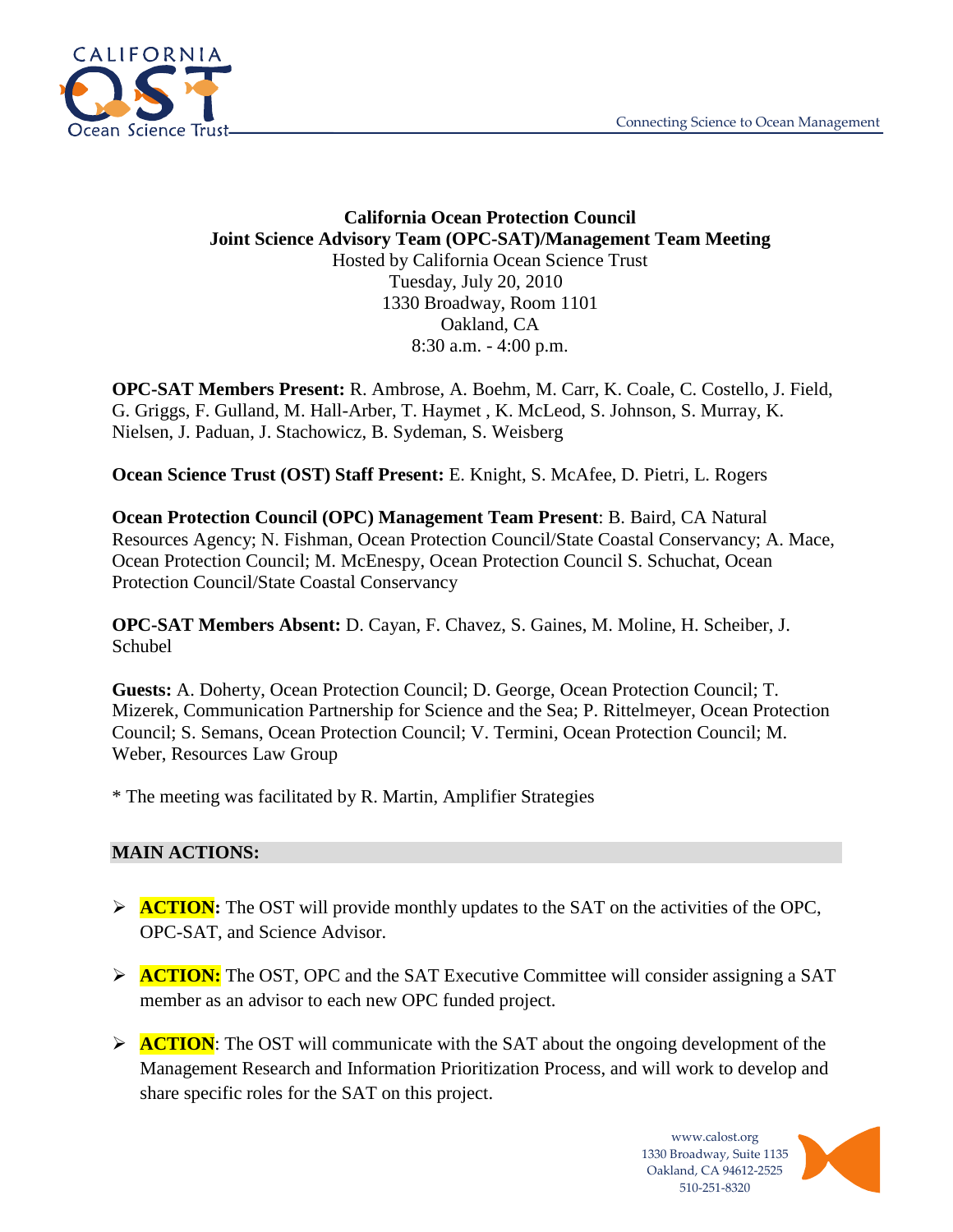- **ACTION:** The OST will work with the OPC and SAT Executive Committee to create a document that will be shared with the SAT outlining the OPC's grant making process and highlighting possible roles and points of entry for the SAT. OST and the Executive Committee will also develop a set of criteria for when to engage the SAT and other relevant science resources and will share this with the SAT for input.
- **ACTION:** The OPC staff has prioritized five topical areas around which they will engage the SAT on an ongoing basis. The topics are: climate change adaptation, coastal and marine spatial planning (CMSP), sustainable fisheries, land/ocean interface, and emerging industrial uses. This will be in support of OPC's strategic planning efforts, as well as other ongoing work. The first three topics (climate change adaptation, CMSP, sustainable fisheries) will be addressed first - potentially in the next six months.
- ACTION: To engage the SAT, for each topic area above the OPC will: 1) define the management question/challenge, and 2) draft a problem statement that includes the rationale for addressing the topic and an action plan for how the OPC will engage on this issue area. Following the creation of these issue summaries, the OPC will engage the SAT to develop science needs for each issue. The OST will work with the Executive Committee to establish timeframes for each of these topic areas.
- **ACTION:** The OPC will request input from the SAT on the CMSP draft resolution for the September OPC meeting.
- **ACTION:** The OPC staff will look at the issue areas identified from the previous round of Sea Grant research priorities (which were approved in November 2008) and coordinate with the SAT to update the research priorities or identify new ones.
- **ACTION:** The SAT organized into ad hoc working groups for each of the five topic areas identified by OPC staff. The OST and SAT Executive Committee will coordinate with OPC staff to define the charge and activities of the working groups. Once these assignments have been more clearly defined, the OST and SAT Executive Committee will provide support and clear instructions to the working groups to initiate the activities of the groups. (Working group members are listed at the end of the document).

### **MEETING MINUTES:**

### **1. Welcome & Introductions, Meeting Objectives, Agenda Review**

G. Griggs opened the meeting, welcomed the members, and gave a few opening remarks. Griggs pointed out that the SAT is still a young and developing organization, noted that this is a unique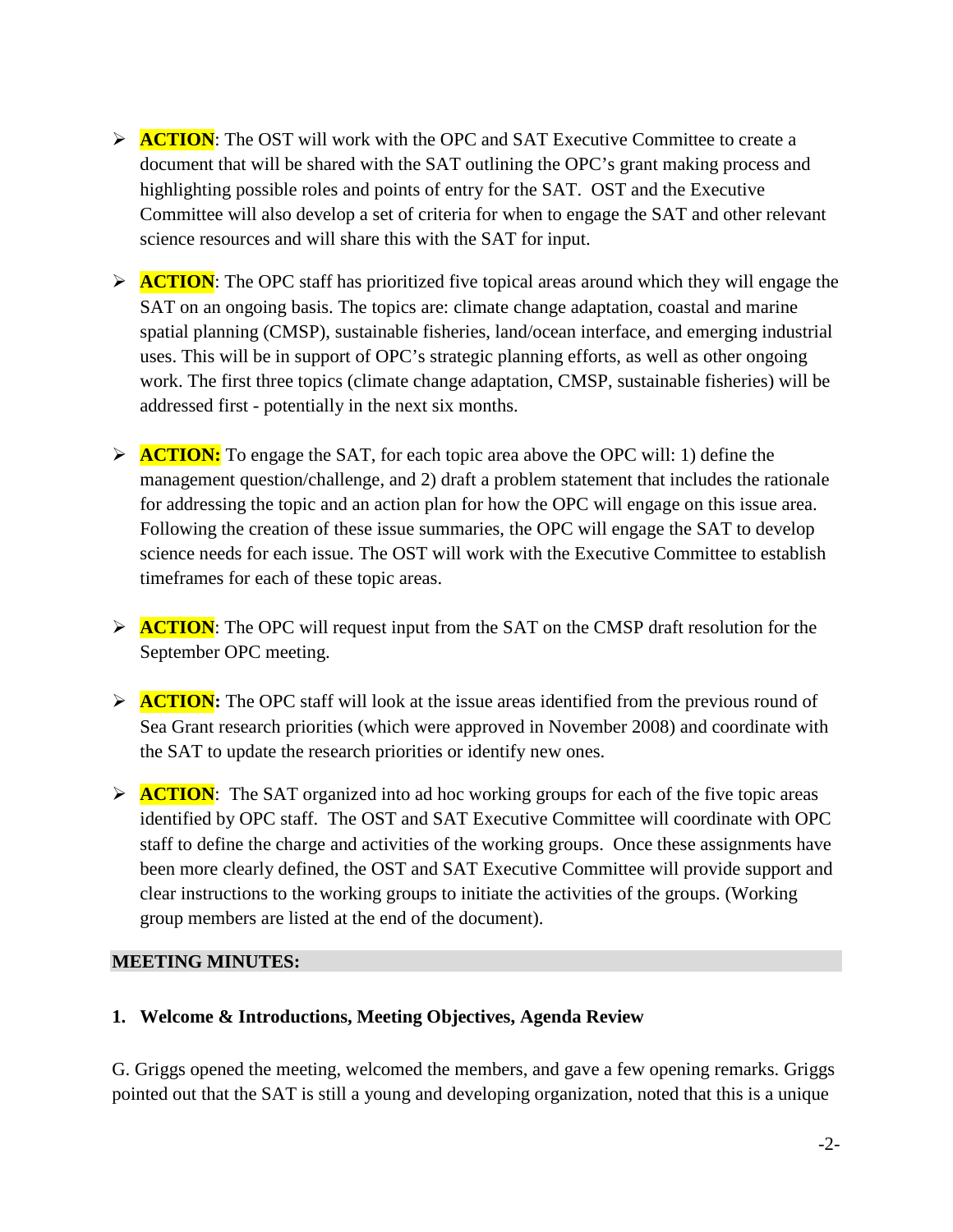opportunity to change the way science is used in California, and pointed out that many states are looking at California as a model. Griggs highlighted two important changes since the last SAT meeting: appointing Amber Mace as the OPC Executive Director and hiring Skyli McAfee as the OST Executive Director and OPC Science Advisor.

S. McAfee echoed Griggs' sentiment, expressed her hopes and excitement for the SAT, and stated that she is looking forward to this opportunity. McAfee reviewed the objectives of the meeting and noted that this meeting will be an opportunity to foster dialogue between the SAT and OPC Management Team and to develop agreement about future SAT priorities, roles and responsibilities.

### **MEETING OBJECTIVES**

- Foster productive dialog between the SAT and OPC management about how best to work together to promote the integration of science and policy
- Develop a long-term vision for the role of the SAT with the OPC
	- o Understand the opportunities for greatest influence
	- oClarify what's worked well, what's been challenging (from all perspectives: SAT, OPC and OST)
	- o Develop agreement on future SAT priorities
- Advance ongoing SAT business
	- $\circ$  Review status of action items agreed on at 12/2009 meeting; determine next steps o Agree on action items for remainder of year based on our priorities
- Achieve agreement with management on specific SAT roles/responsibilities and path forward for prioritized SAT work

McAfee introduced R. Martin, the meeting facilitator. R. Martin had the group do brief introductions, reviewed the agenda, and outlined the ground rules and logistics for the meeting.

### **2. Integrating Science and Policy: A Funder's Perspective**

S. McAfee introduced M. Weber, Program Officer for Oceans, Coasts and Fisheries with the Resources Law Group (RLG).

M. Weber gave a presentation on the culture of politics and policy, and the importance of integrating science into policy. Drawing from his experience in law, government, and a private foundation, he provided his vision on the role of the OPC-SAT, OPC, and OST in this process. He noted that this is a great opportunity to do well by the State of California and establish a unique model that can be built upon. Weber highlighted some of his early involvement with the OPC through his work with RLG and the overall goals and hopes for the OPC when it was established. He stressed that the SAT was a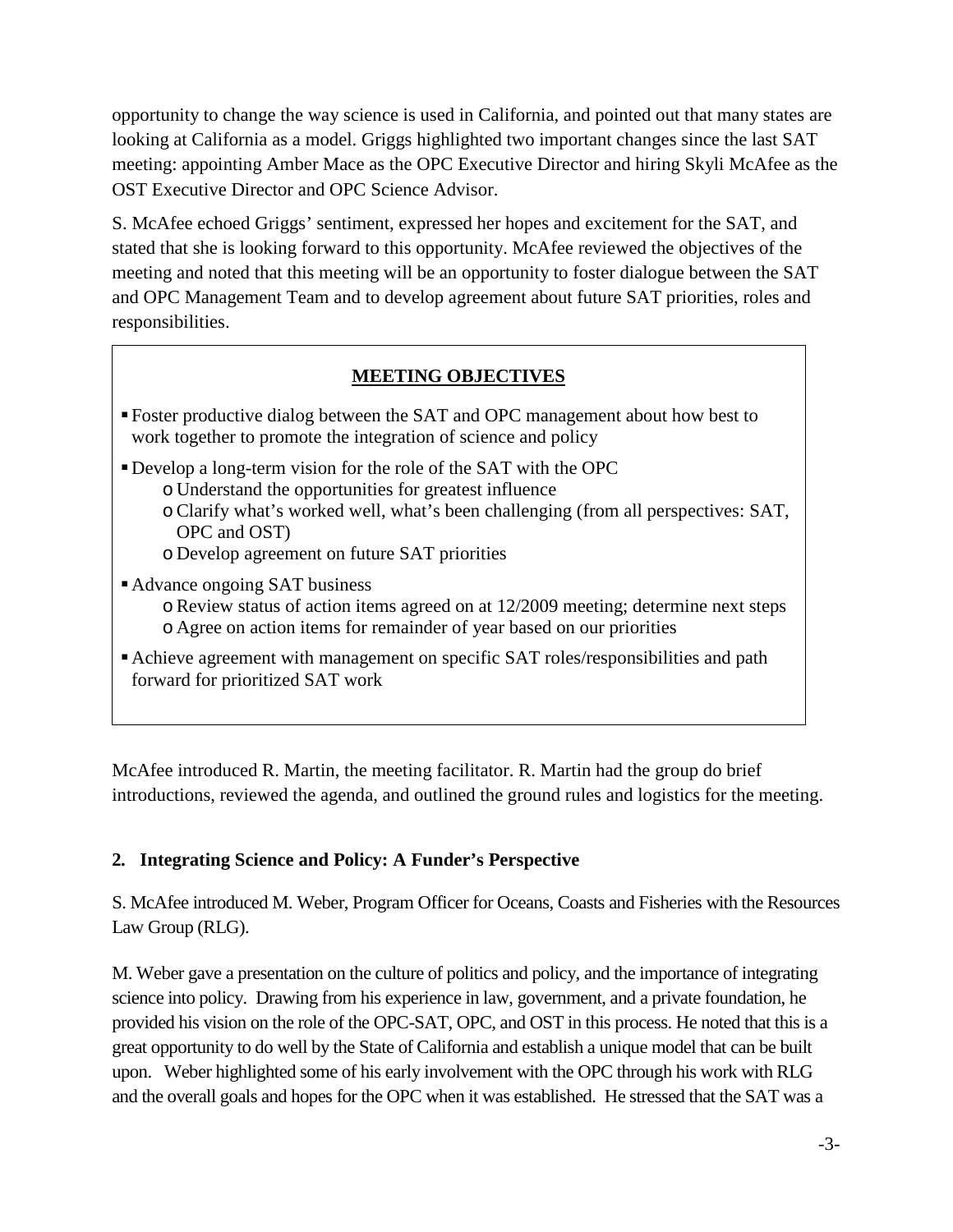central component of major reform and that it really affects the influence of science on management. Weber also noted that both the OPC and OPC-SAT are still growing and are entering into a challenging development phase where there may be frustration due to ongoing cultural learning. He pointed out that fostering the use of science in decision making can be tedious, but it is critical to provide scientific advice as effectively as possible. He introduced the term "aggressive incrementalism" - pursuing a major goal through a series of small steps that can be accommodated by the political system – as a framework for thinking about how the SAT can effect change Weber closed by encouraging the group to think in the long-term about what they can do to reach their full potential.

Following M. Weber's presentation, there was some discussion amongst the group about the concept of aggressive incrementalism and the potential that crises offer to take bolder, exponential leaps, the importance of paying attention to values when talking about science, the role for the SAT in putting forth what is known so that there can be an informed discussion, and the importance of informing and educating the general public.

### **3. State of the OPC-SAT**

S. McAfee gave a presentation on the state of the SAT and the unique roles of the OPC-SAT, the OPC and the OST. McAfee explained that the role of the OST is to be an objective body that is able to translate between the OPC and the SAT. She pointed out that both the OPC and the OST are new institutions, that processes are still being developed, and that the OPC, OST, and SAT are all working on this together. McAfee shared the list of all funded OPC projects with the group and pledged that as the new OPC Science Advisor, the percentage of OPC projects that have gone through scientific review or received another form of scientific input will increase.

There was discussion amongst the group about how the OPC decides when a project requires scientific review, how the OPC funds projects and the difference between peer review of projects and proposals. The group began to discuss that a role for the SAT could be to identify the different classes of OPC projects and develop a protocol for deciding when a project needs scientific review.

A. Mace explained that the SAT has been involved in reviewing both OPC projects and proposals. Mace also noted that there are two ways the OPC provides funds for projects: 1) solicited proposals, and 2) unsolicited proposals that are consistent with program priorities. S. Schuchat noted that there are a range of OPC projects, from those that do not cost any money and may not warrant scientific review to large projects that are mandated by another government entity, such as funding for the Department of Fish and Game's participation in Marine Life Protection Act, which is mandated by legislation. A. Mace pointed out that the OPC is also constrained by politics and legislative mandates that factor into the projects they can and cannot undertake.

There was further discussion among members about the role for the SAT to be proactive and bring issues to the attention of managers that might not have been on the radar, as well as to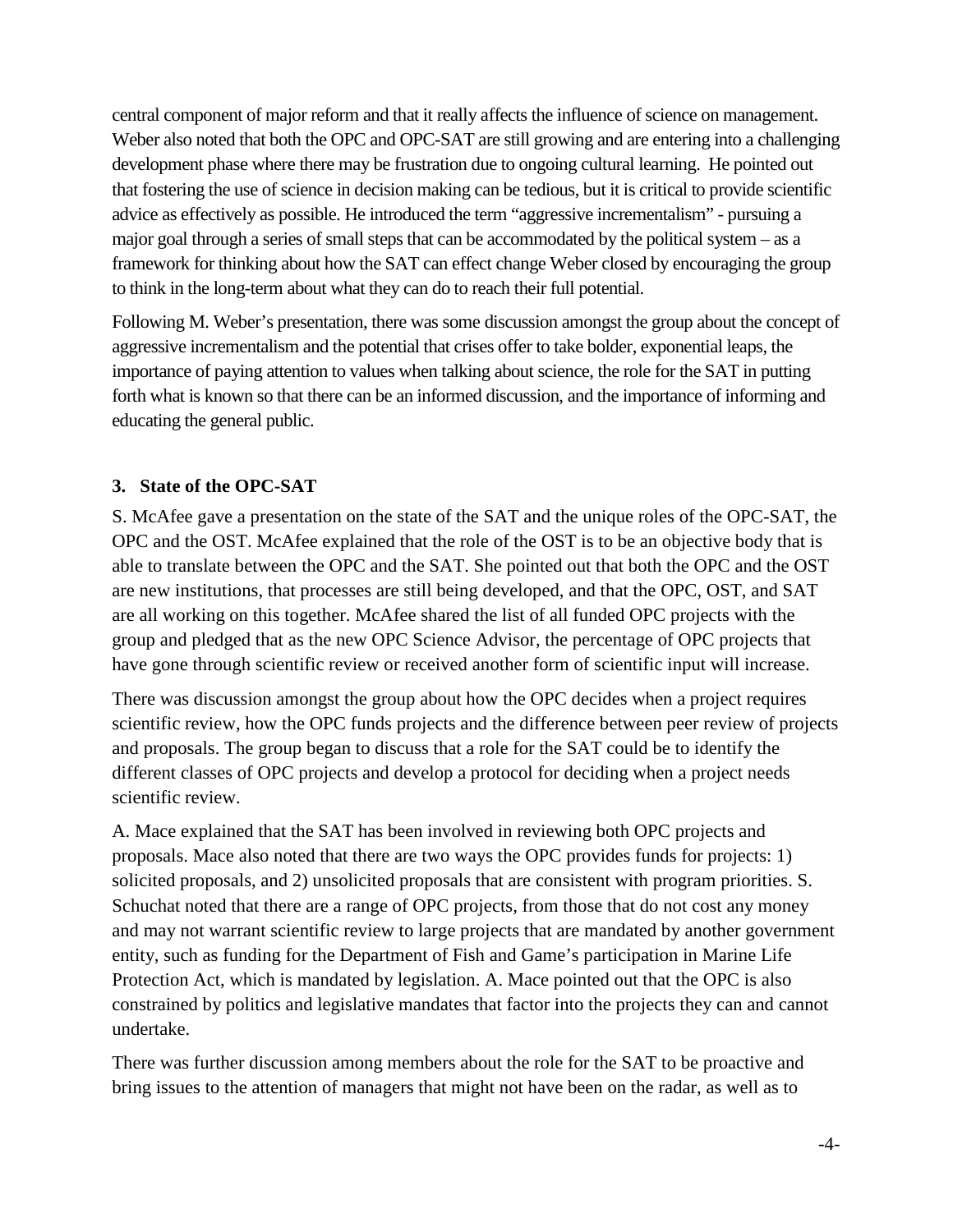identify matching funds for OPC projects and to help the OPC think about integrating funded projects. S. Schuchat clarified the role of council members and the role of OPC staff and pointed out that the OPC is a staff-driven organization, and staff generally decides what gets put on the agenda.

G. Griggs gave a presentation on the accomplishments and activities of the SAT since the December 2009 meeting. He noted that this meeting is a unique opportunity to have decision makers in the room. He provided the group with an update on the progress on action items that were agreed upon at the last meeting and discussed how the ocean observing consensus statement has been incredibly useful and distributed widely by the OPC. He highlighted the topics that the SAT identified for possible future consensus statements, including: ocean/coastal impacts of climate change, land-sea interactions, marine spatial planning, ocean energy development, and fisheries issues. Griggs explained that the SAT decided to wait until they had more information about how these topics could be developed most usefully for the OPC before moving forward.

There was discussion amongst the group about the usefulness of the ocean observing consensus statement in supporting legislation and following the Gulf oil spill. S. Schuchat provided more detail about how he had disseminated the consensus statement in DC. S. McAfee pointed out that the statement was valuable for informing decision makers and also increasing the importance and relevance of the SAT.

The group discussed the need to communicate clearly what happens to the products the SAT produces and how information generated by the SAT is having an impact. S. McAfee noted that the first of what will be a regular update was sent out in June, but that in the future, updates will contain more information about the activities of the Science Advisor.

- **ACTION:** The OST will provide monthly updates to the SAT on the activities of the OPC, OPC-SAT, and Science Advisor.
- **ACTION:** The OST, OPC and the SAT Executive Committee will consider assigning a SAT member as an advisor to each new OPC funded project.

# **4. OPC Update**

A. Mace provided the group with an update about OPC activities since the last SAT meeting. She pointed out some of the multi-agency state-based committees of which the OPC is a member, including the coastal and ocean subgroup of the Climate Action Team (CO-CAT), the marine debris steering committee, the renewable energy working group, the OPC steering committee, the sustainable seafood advisory panel, and the collaborative fisheries research organization.

Mace provided an update on the OPC evaluation and mentioned that the draft evaluation will be available at the September OPC meeting. Mace noted that a number of SAT members were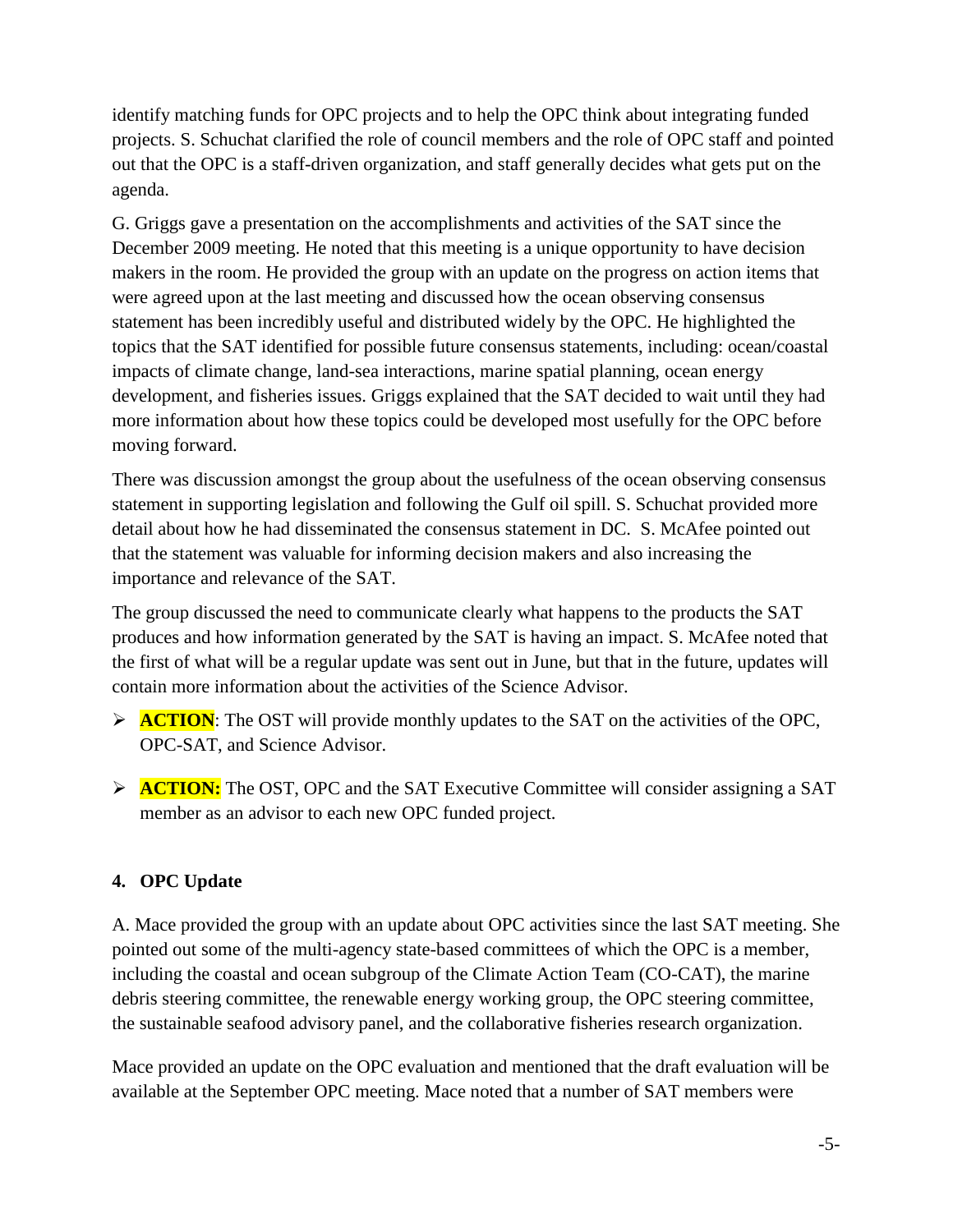interviewed for the evaluation and participated in the online survey. She briefly highlighted the preliminary key findings.

Mace provided a legislative update on pending rigs to reef legislation and a bill on MSP and pointed out that SAT members were signed up for COMPASS updates, which contain details about relevant marine legislation at the state and national level.

Mace noted that science input is continuing to increase and that there is demonstrated benefit in the science that the SAT has already provided; some OPC projects have been revised, rewritten, or not selected for funding due to SAT input.

Mace also explained that the OPC will be instituting a process for the next strategic plan and will be engaging the SAT on this. The five prioritized topical areas that the OPC staff has developed and plan to focus on are: climate change adaptation, coastal and marine spatial planning (CMSP), sustainable fisheries, land/ocean interface, and emerging industrial uses (i.e. ocean energy, aquaculture). Mace noted that there is an opportunity to develop SAT working groups on these topics.

There was a discussion amongst the group about additional ways in which the SAT could be involved, such as topical working groups, sponsoring workshops on specific topics, developing fact sheets (e.g., consensus statements or statements of common misconceptions) that could be given to decision makers and used as educational tools, and scientific peer review for proposals and projects. The group discussed the need to standardize the approach with a common template of work products that could be developed as needed for all issue areas. S. McAfee noted that they can brand these as SAT products with the SAT seal of approval to develop a higher profile for the group.

There was some discussion amongst the group about potential critics of the OPC. It was noted that a few of the critics are NGO's or other agencies that would like the OPC to take a different position. A. Mace noted that when talking to candidates for governor she makes the case that the OPC is working to find efficiencies in government and that healthy ocean and coastal ecosystems mean a healthy economy.

S. Schuchat gave a presentation on the evolution of the OPC and the SAT. Schuchat noted that the relationship between the OPC and SAT is an evolving one. He explained that the OST was created as a vehicle to translate the science and pointed out that the Executive Director of the OST is also a member of the OPC Management Team and Science Advisor for the OPC. He noted that we now have robust and functioning institutions to inform the work of the OPC. He pointed out that getting science into the broader political management and policy processes of state government is a more difficult challenge.

There was a question about reaching out to local and county managers and S. Schuchat noted that some county agencies are already on board in regards to specific topics, such as climate change, but there is the opportunity to use other regions as pilot projects to engage with local government organizations.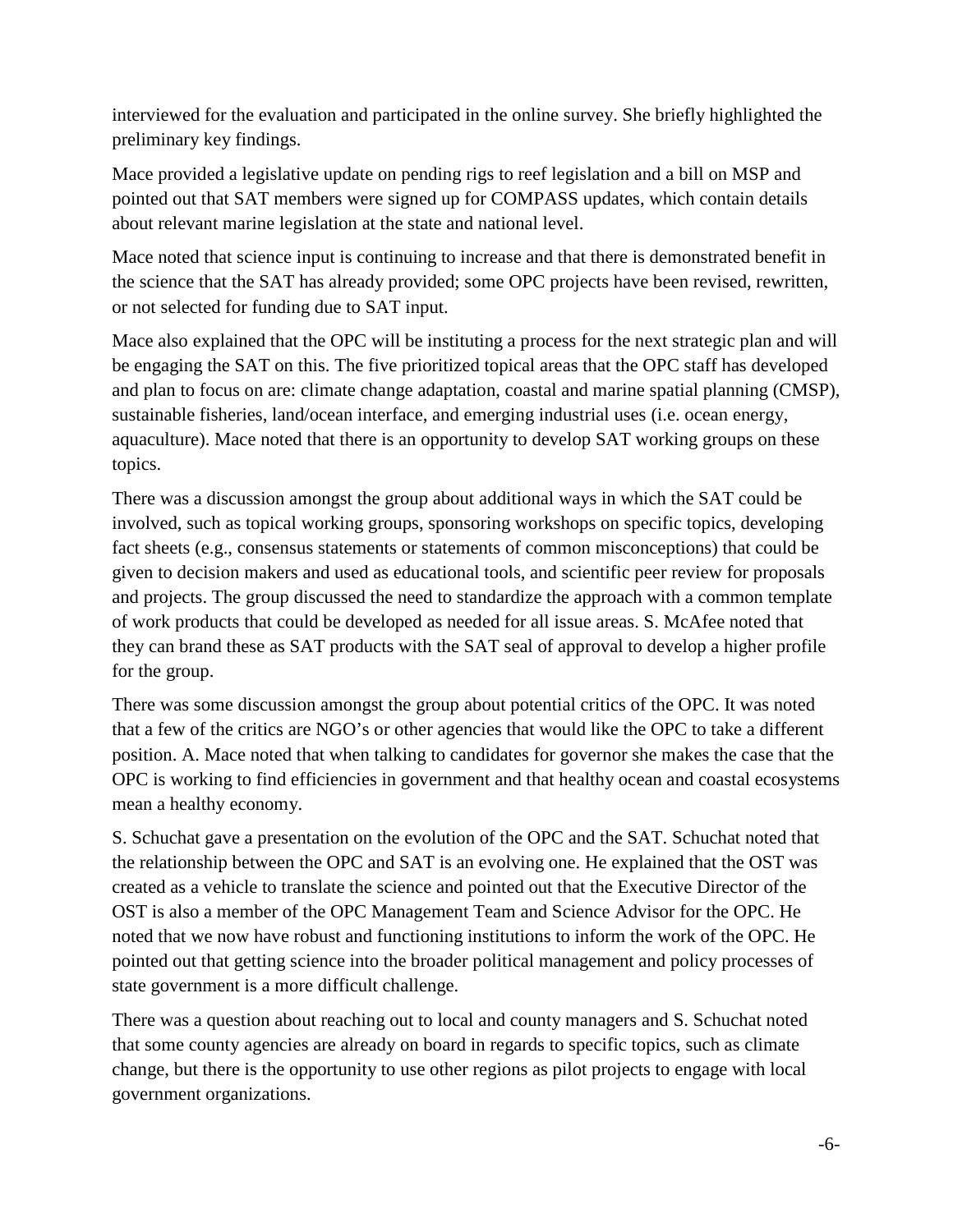## **5. Introduction to the Management Research and Information Prioritization Process (MRIPP)**

E. Knight introduced MRIPP to the group. She noted that this project seeks to promote and institutionalize science integration beyond the OPC. Knight reviewed the project objectives, which are to: 1) design a process to survey the science needs of state agencies and prioritize those needs, 2) produce a Final Report on the process and outcomes, and finally 3) select at least one priority science need for an OPC-funded study. The partners for this project will be the OPC Management Team, OPC staff, OPC-SAT, OPC Steering Committee, and agency staff.

Knight described the four phases of the project, which are as follows: Phase 1-Develop criteria and establish collaborative process; Phase 2 – Receive input from managers and development of science needs; Phase 3 – Prioritize science needs; Phase 4- Final product and lessons learned

Knight noted that there will be opportunities for SAT participation throughout the process, such as advising on the science needs and science questions, reviewing documents, including review of project proposals identified by MRIPP as candidates for OPC funding. She also pointed out that this is an opportunity for the SAT to move beyond the OPC to other state agencies. A. Mace explained that the OST will work at multiple levels through the agencies, but they will need to get buy-in from agency directors to support key informants to work with OST staff.

The group asked clarifying questions and provided suggestions for MRIPP. E. Knight pointed out the next step which is to develop a collaborative process with partners, welcomed all ideas from the SAT, and noted that by the end of the year there will be another update on the progress of MRIPP.

**ACTION:** The OST will communicate with the SAT about the ongoing development of the Management Research and Information Prioritization Process, and will work to develop and share specific roles for the SAT on this project.

### **6. Mapping SAT's Opportunities**

The group discussed how to create processes for the SAT to productively engage with the OPC. R. Martin posed a few initial questions to begin the discussion, such as: how can the SAT most productively engage and how do we create a process for productive engagement? S. McAfee suggested creating working groups for the five topic areas that were identified by the OPC.

The group raised questions that they had regarding the process for grants. Multiple members noted that they were not aware of the process for grants, or where the SAT came into this process. They agreed that it would be helpful to define clearly how the SAT will be involved in this process.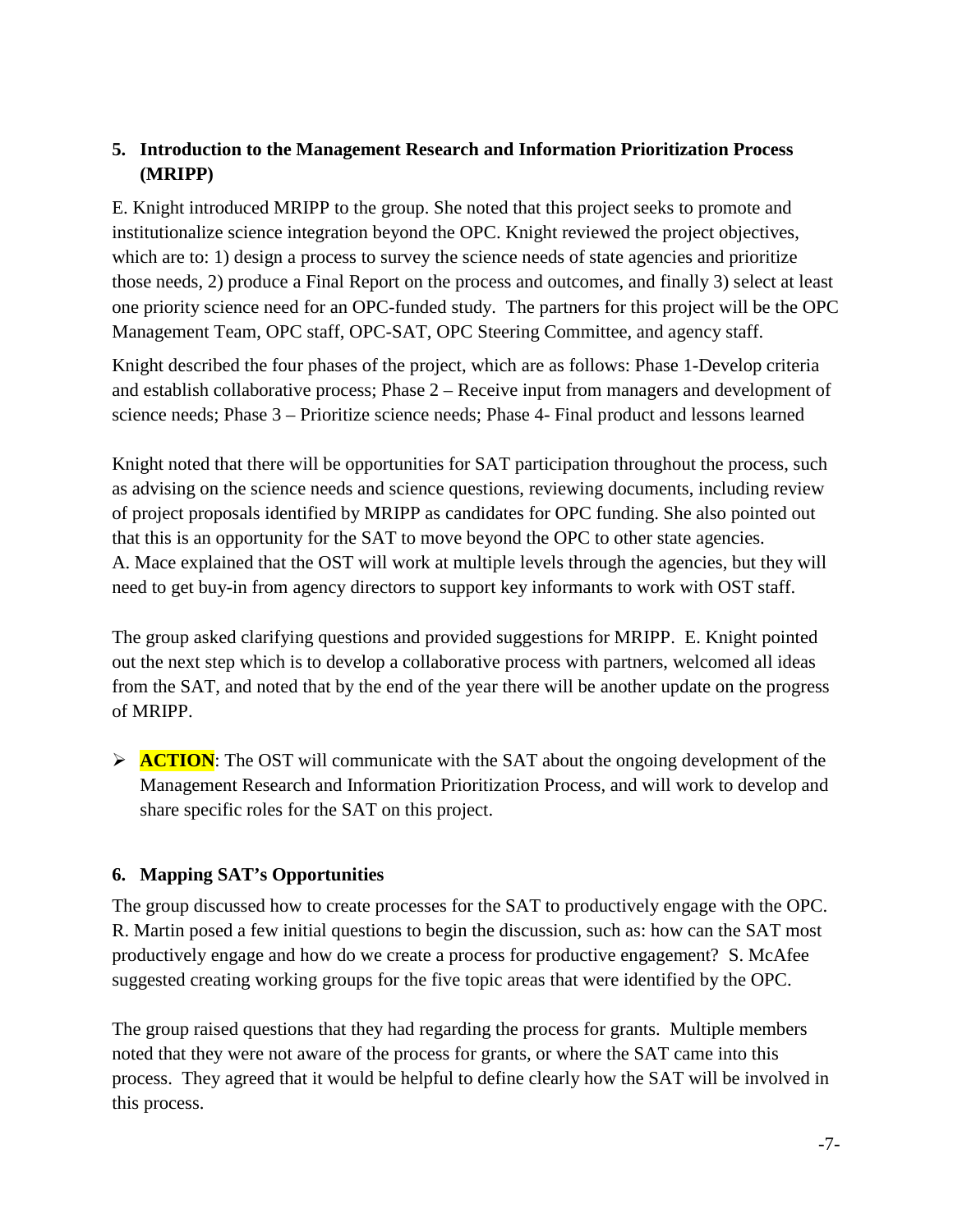Questions were raised about when outside scientists should be invited to participate in any SAT working groups that are formed and other SAT sponsored workshops and activities. A. Mace noted that the SAT is here to make the link with outside experts and that the OPC relies on the SAT members' varying expertise and contacts.

There was discussion about how the priorities identified in MRIPP will fit with OPC topic areas. A. Mace pointed out that since the OPC priorities are very broad, the priorities identified in MRIPP will likely fit under one or some of the OPC priorities.

A. Mace discussed the goals of the strategic planning process and the priorities that the OPC has identified: coastal and ocean climate change adaptation, coastal and marine spatial planning, sustainable fisheries, land-ocean interface, and emerging industrial uses of the ocean. A. Mace also noted the strategic planning process was slated to begin in fall, 2010.

There was a discussion about whether the SAT should engage in environmental literacy. G. Griggs pointed out that the SAT is an advisory body to the OPC and so should think about how far beyond that they want to step.

Some SAT members expressed a desire to select one of the OPC issue areas and outline a process for how the SAT can engage and approach the issue. There was discussion on whether the group should pick one priority issue area to discuss in detail for the rest of the meeting.

A. Mace explained that CMSP will be on the agenda at the September OPC meeting. The OPC staff will be coming to the council with a draft resolution on CMSP, and the OPC will be asking the SAT for their input on the resolution. Mace further noted that the state is not ready to undertake a large CMSP planning process on the heels of the difficult and politically wrought MLPA Initiative. S. McAfee pointed at that as the goals and process for CMSP are rolled out, there will be multiple layers and opportunities for the SAT to provide input.

The group spent time discussing the OPC's goals and objectives are in regards to CMSP, and it was suggested that there are opportunities for the SAT to identify the data gaps that exist for doing CMSP and could suggest those as potential funding areas for OPC. It was also pointed out that the OPC needs to give some attention to what it is they are trying to do and what questions they are trying to answer with respect to CMSP and this in turn will help identify the gaps that need to be filled.

A. Mace acknowledged that it would be helpful for the OPC to provide the SAT with more clarification regarding each of the issue areas in order for the SAT to engage on these. Mace stated that that the OPC will prepare background white papers on these issue areas, to identify the problem, rationale and need, management questions, science needs, partners, goals, funding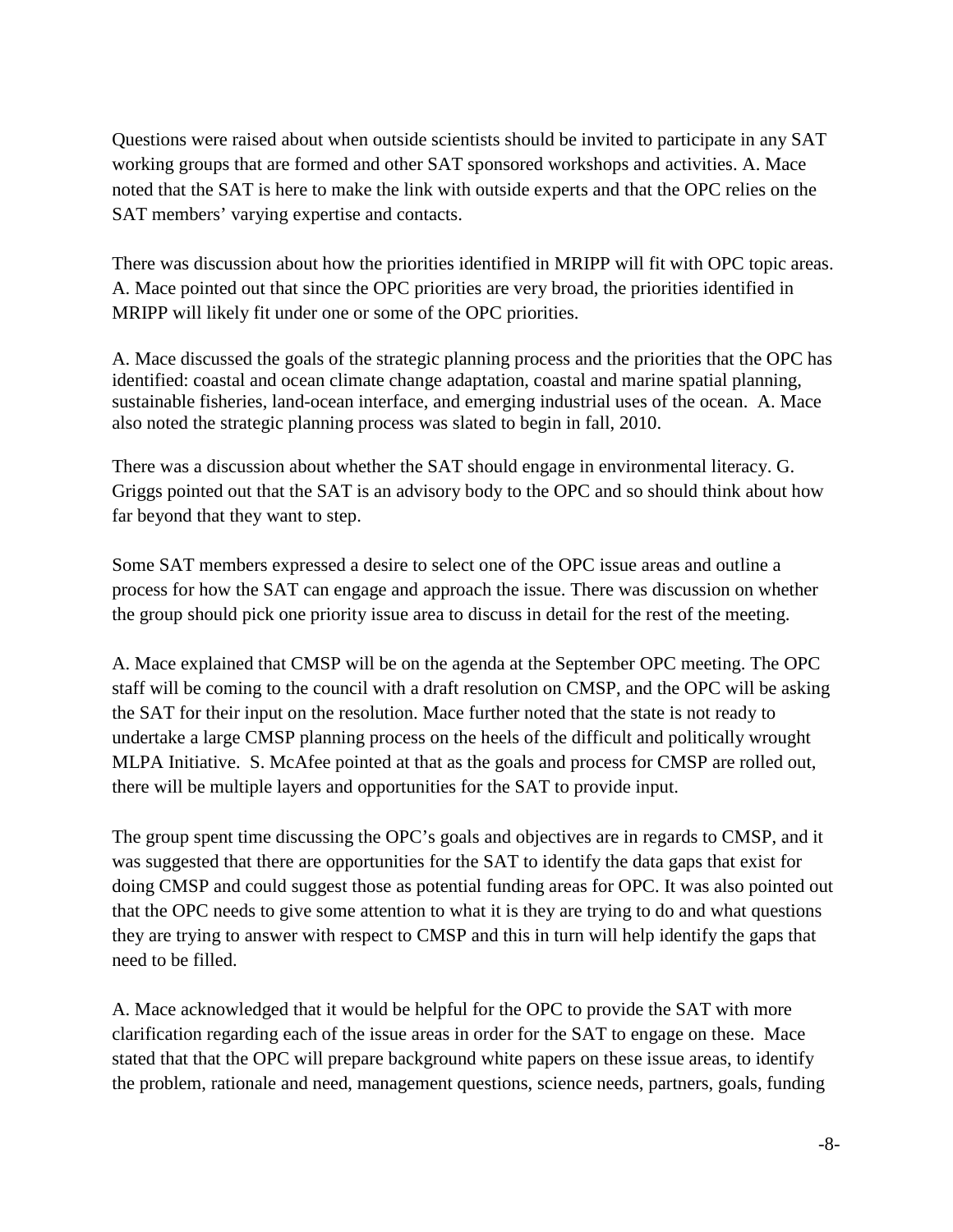and define the entry point for SAT members and ask the SAT for feedback. This will help develop greater specificity around these issues.

There was discussion about the timeline for these issue areas. A. Mace mentioned that this will be an extensive process and the first three (climate change, MSP, and fisheries) are more reasonable to focus on now. A. Mace explained that climate change and CMSP will be on the agenda for the November OPC meeting, but pointed out that this will be a long-term process. S. Schuchat noted that these would become sections for the strategic plan. S. McAfee also pointed out that the strategic plan will set priorities for funding for the OPC and the SAT will have a role to play in this process. A. Mace noted the importance of spending time to get this process right.

S. McAfee noted that there should be some standardization of the process for addressing these issues and pointed out that there is a role for the OST and the Executive Committee to be involved in developing this process.

A. Mace noted the limited staff capacity at the OPC due to funding and the budget and the small staff at the OST. Mace indicated that the staff would work on the summaries of the issue papers internally, and will reach out for help in areas where they do not have capacity. The group discussed mechanisms for the SAT to help these efforts.

R. Martin suggested that the OST and SAT Executive Committee would work with the OPC to figure out the process for addressing these issues. S. McAfee noted that once this process has been more clearly defined, the OST and OPC will communicate this to the SAT.

- **ACTION:** The OST will work with the OPC and SAT Executive Committee to create a document that will be shared with the SAT outlining the OPC's grant making process and highlighting possible roles and points of entry for the SAT. OST and the Executive Committee will also develop a set of criteria for when to engage the SAT and other relevant science resources and will share this with the SAT for input.
- **ACTION:** The OPC staff has prioritized five topical areas around which they will engage the SAT on an ongoing basis. The topics are: climate change adaptation, coastal and marine spatial planning (CMSP), sustainable fisheries, land/ocean interface, and emerging industrial uses. This will be in support of OPC's strategic planning efforts, as well as other ongoing work. The first three topics (climate change adaptation, CMSP, sustainable fisheries) will be addressed first - potentially in the next six months.
- **ACTION:** To engage the SAT, for each topic area above the OPC will: 1) define the management question/challenge, and 2) draft a problem statement that includes the rationale for addressing the topic and an action plan for how the OPC will engage on this issue area. Following the creation of these issue summaries, the OPC will engage the SAT to develop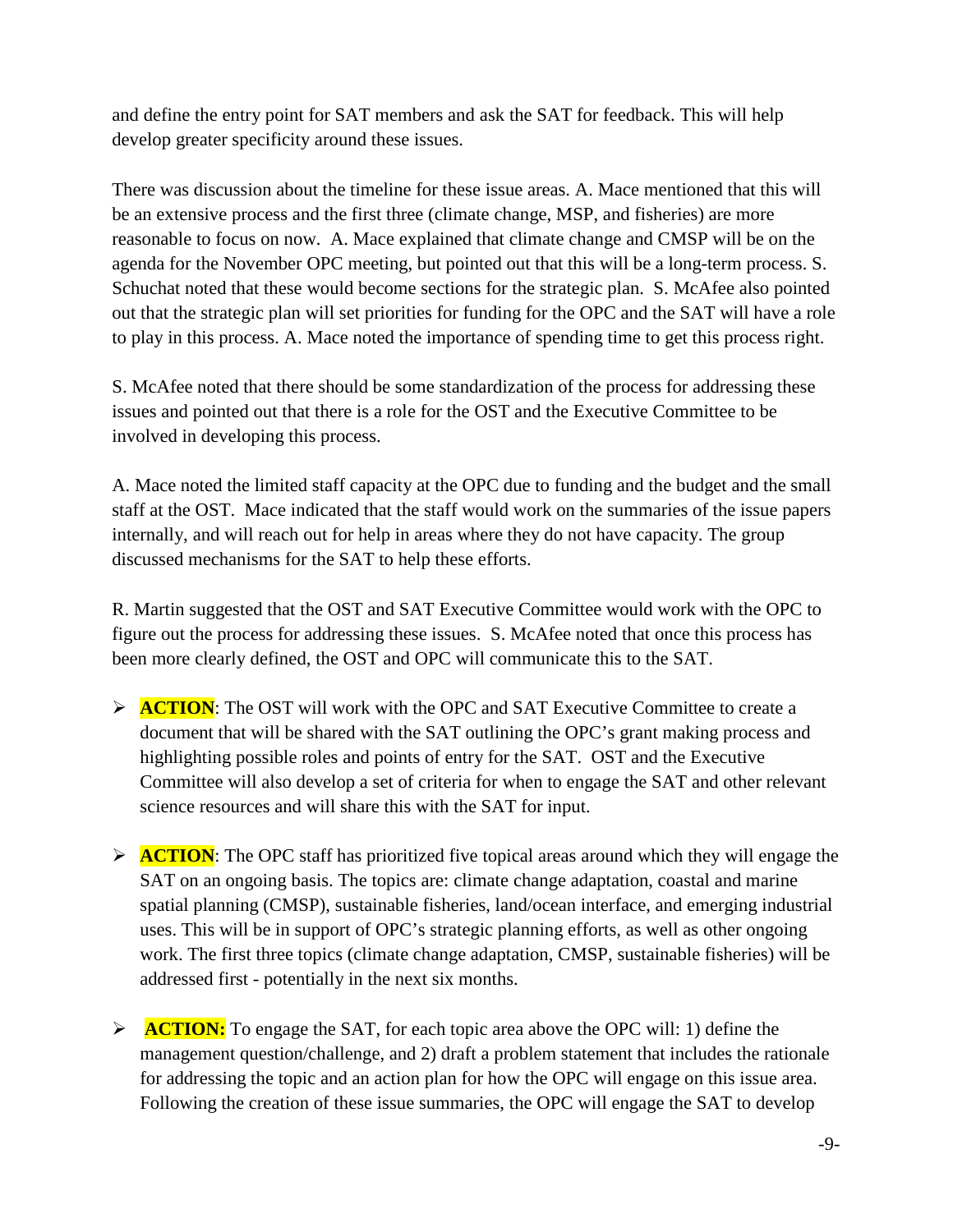science needs for each issue. The OST will work with the Executive Committee to establish timeframes for each of these topic areas.

**ACTION:** The OPC will request input from the SAT on the CMSP draft resolution for the September OPC meeting.

### *7.* **Updates and New Business**

B. Baird provided an update on the upcoming California and the World Oceans Conference September 7-10. He noted that S. Weisberg and G. Griggs were involved in the concurrent sessions committee that selected the proposals. A. Mace thanked the SAT for suggesting issue areas and representation on the concurrent session committee. Mace pointed out that this is a good example of how SAT can inform the conference.

A. Mace provided an update on 2011 Sea Grant Research. Mace noted that it is anticipated that at the November OPC meeting, the OPC will allocate about \$1M for applied research to the two CA Sea Grant programs. Mace noted that the OPC staff will look at the issue areas identified from the previous round of research priorities and coordinate with the SAT to update the research priorities or identify new ones.

A. Mace pointed out that a State Parks Access Pass initiative will be on the November ballot. The initiative will add an \$18 registration fee to every car and it is anticipated that 4% (about \$20M) of the revenue will be allocated to the OPC per year for implementing the MLPA.

There was further discussion about why the OST is separate from the OPC. A. Mace stressed that it was intended to keep science at arm's length from the policy process, to ensure objectivity and credibility. The OST was created to receive funds and fund projects, and the OST as an NGO can receive state, federal and private funds.

**ACTION:** The OPC staff will look at the issue areas identified from the previous round of Sea Grant research priorities (which were approved in November 2008) and coordinate with the SAT to update the research priorities or identify new ones.

### **8. Open Issues/Tabled Items; Wrap-Up and Meeting Evaluation**

The group provided an evaluation of the meeting.

The positive aspects of the meeting included logistics; clarifying the vision, strategies, priorities and process of the OPC; hearing Mike Weber's long-term perspective; and being in the same room with the OPC Management team. There was a request for a one-page visual of the OPC's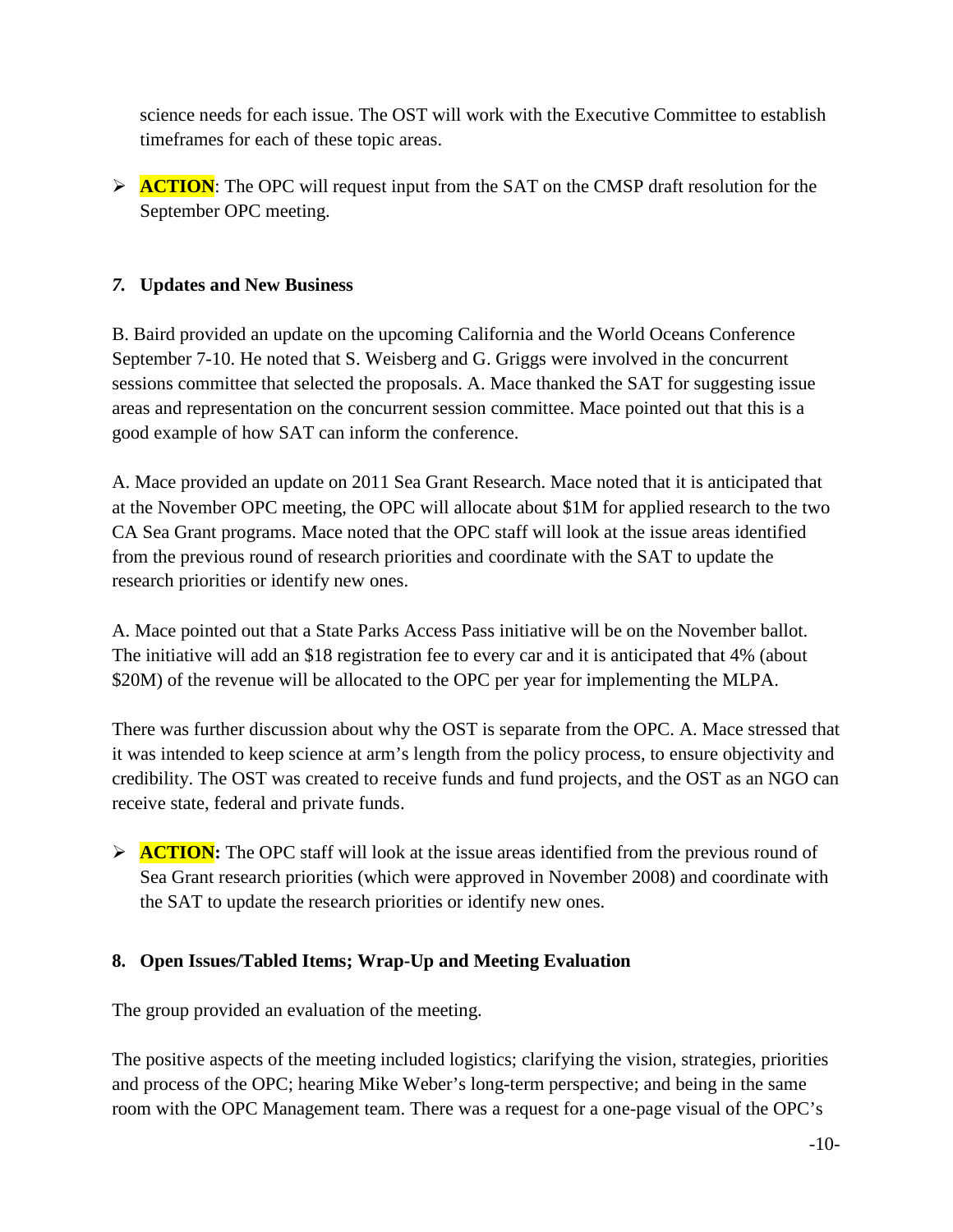vision, strategies and priorities. A question was raised if SAT meetings should always include the OPC Management team. The changes for the meeting included having more tangible, agreed upon action steps and a desire to do more content-specific work and not talk about who and what the SAT is.

A. Mace pointed out that SAT members are designated for 3-year terms and noted that February 2011 is the next round of SAT selection. It was suggested that the SAT members serve staggered terms, and that some SAT members be reappointed by a random drawing. It was also noted that it would be beneficial to have economists and social scientists on the SAT.

S. McAfee thanked the OST staff, SAT Executive Committee, SAT members and OPC Management Team for coming to the meeting.

**ACTION:** The SAT organized into ad hoc working groups for each of the five topic areas identified by OPC staff. The OST and SAT Executive Committee will coordinate with OPC staff to define the charge and activities of the working groups. Once these assignments have been more clearly defined, the OST and SAT Executive Committee will provide support and clear instructions to the working groups to initiate the activities of the groups. (Working group members are listed below).

#### **Climate Change Adaptation**

Tony Haymet Kenneth Coale Karina Nielsen Bill Sydeman Gary Griggs Steve Weisberg Mark Carr Steve Murray

### **CMSP**

Karen McLeod Chris Costello Tony Haymet Sam Johnson Karina Nielsen Bill Sydeman Mark Carr

### **Sustainable Fisheries**

Chris Costello John Field Madeleine Hall-Arber